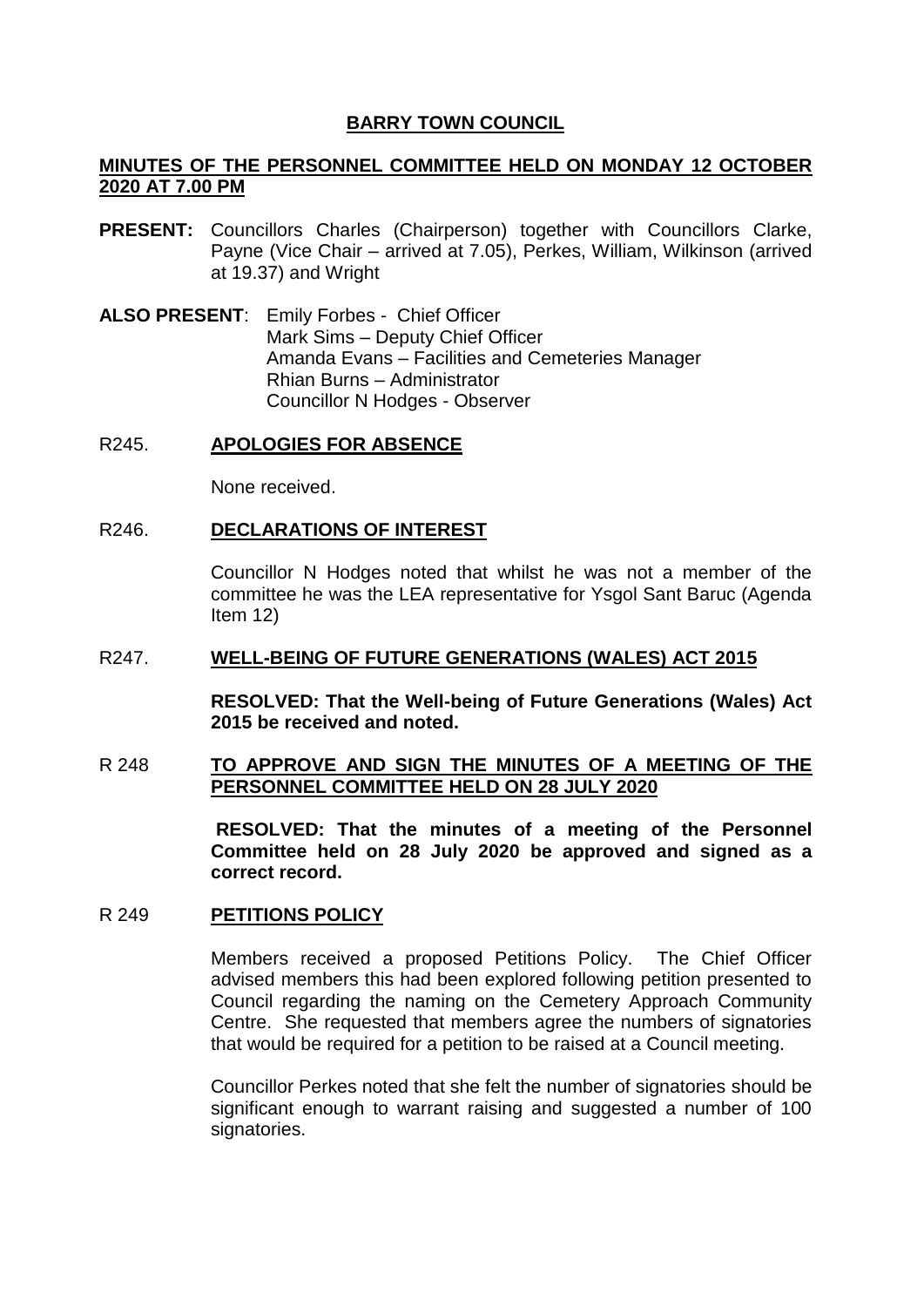Councillor Clarke suggested a graded approach with the following actions to take place dependent on number of signatories

- $\bullet$   $1 20$  dealt with as correspondence.
- $\bullet$  21 100 a written response by a senior officer.
- 101 500 raised at the most appropriate committee meeting.
- 501 plus raised at a meeting of full council.

Councillor Perkes noted that thought should be given to the nature of the petition as well as numbers of signatories.

Councillor Payne noted that petitions relating to marginal issues experienced by small numbers of people may receive small n umbers of signatories but nonetheless may still be important.

Councillor Wiliam noted that he liked the idea of a graded response. He also noted that the best way for the public to have issues debated at Council meetings was to approach individual Councillors and ask for the issue to be placed on the agenda.

The Chief Officer advised that under the terms of the policy any petition received would only be put forward for debate and not necessarily agreed with.

A vote was taken on Councillor Clarkes proposal of a graded approach. The result of which were –

 $For - 2$ Against - 2

**RECOMMENDED: To a meeting of the Finance, Policy and General Purposes Committee that the Petitions Policy be approved and adopted with the petition numbers and responses included being the graded response outlined above.**

## R 250 **PENSIONS AND RETIREMENT POLICY**

Retirement and Pensions Policy for consideration.

**RECOMMENDED: To a meeting of the Finance, Policy and General Purposes Committee that the Petitions Policy be approved and adopted subject to staff and union review.**

## R 251 **BUDGET MONITORING REPORT AUGUST 2020**

Members received a budget monitoring report to 31 August 2020, indicating actual income and expenditure up to the end of month five in the 2020/21 financial year.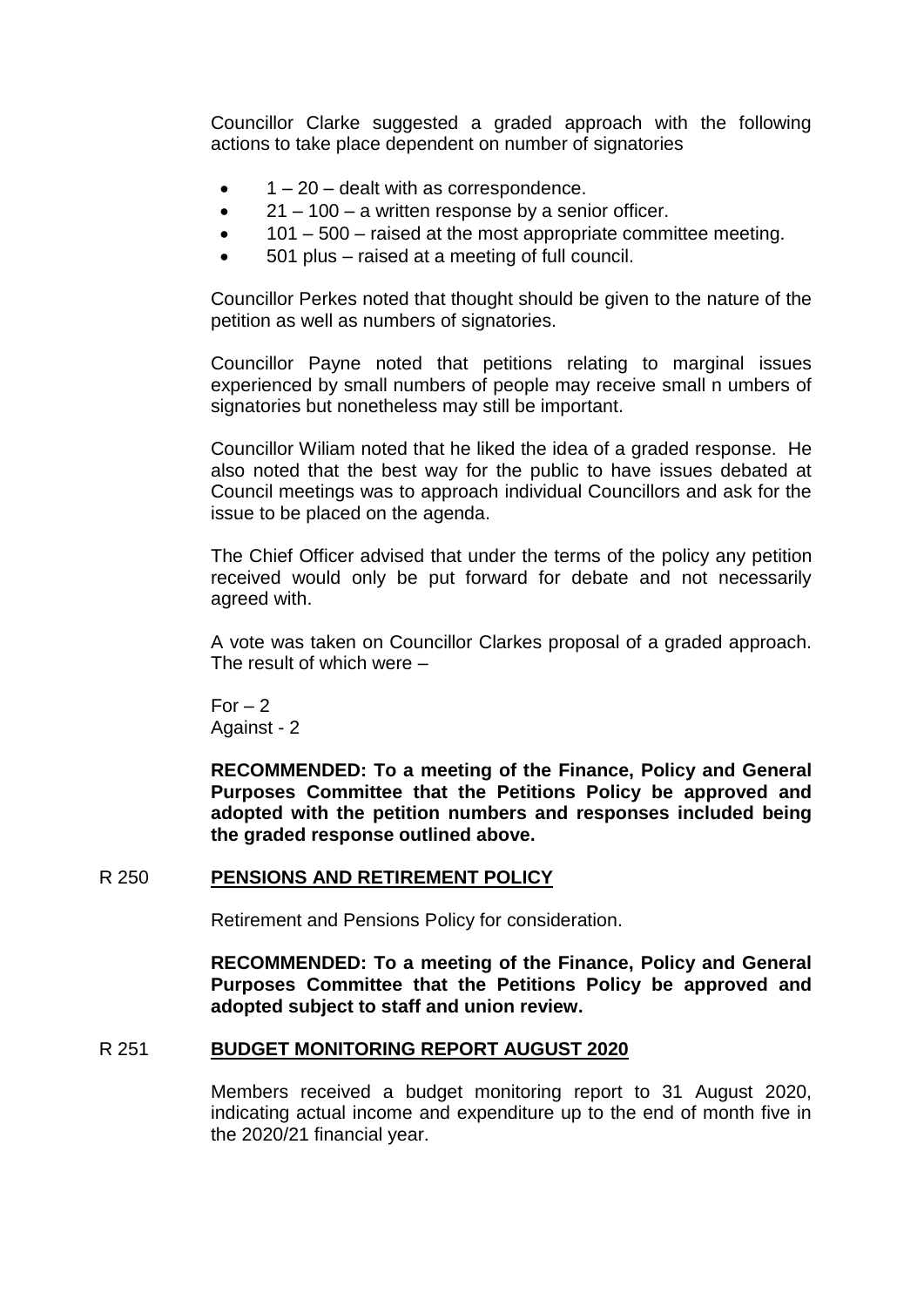**RESOLVED: That the budget monitoring report for August 2020 be received, noting the projected out-turn for the year is to be underspent by £31,550.**

## R 252 **DRAFT BUDGET ESTIMATES FOR 2021/2022**

Members received the draft Personnel budget estimates for 2021/22.

The Chief Officer left the meeting for a Training item to be discussed.

It was reported that with a new trainee now in place, as well as the requirements to achieve Silver Charter for the Bereaved Accreditation for our Cemetery, there are a number of training courses required to be delivered over the next few years which are externally accredited for staff. Excavator training is particularly expensive as well as Skid Steer and Forward Tipping Dumper Truck training required.

It was suggested that an additional £4,000 is included in the budget for 2021/22. Members agreed that they were in favour of the suggested training budget allocation for Cemetery staff.

At the Chief Officer's Appraisal Panel last year, Appraisers agreed that the Chief Officer could explore a new Masters Programme being designed by the team who run ILCA, CiLCA and the Community Governance Degree at Level 6. The Masters Level qualification (at Level 7) is being developed to be delivered from April 2021 through the SLCC's partnership with De Montfort University who accredit the other Clerk's Qualifications. The Costs are yet to be confirmed, but estimated to be £3,500 per annum for 2 years for 2021/22 and 2022/23.

Members discussed the information and felt they would need to receive a business case showing the benefit to the Council for the suggested training budget allocation before inclusion within the Training Budget for 2021/22 and 2022/23. This would need to be submitted before the Draft Budget is finalised at the December 2020 meeting.

**RESOLVED: That the Chief Officer circulate a business case to Personnel Committee members showing the benefit to the Council for the suggested training allocation before inclusion in the Training budget for 2021/22.**

## **RECOMMENDED:**

- **1. That an additional £4,000 is included in the budget for 2021/22 for the purpose of training for Cemetery staff.**
- **2. To the Finance, Policy and General Purposes Committee meeting being held on 16 November 2020 that the draft budgets for the 2021/22 financial year be approved.**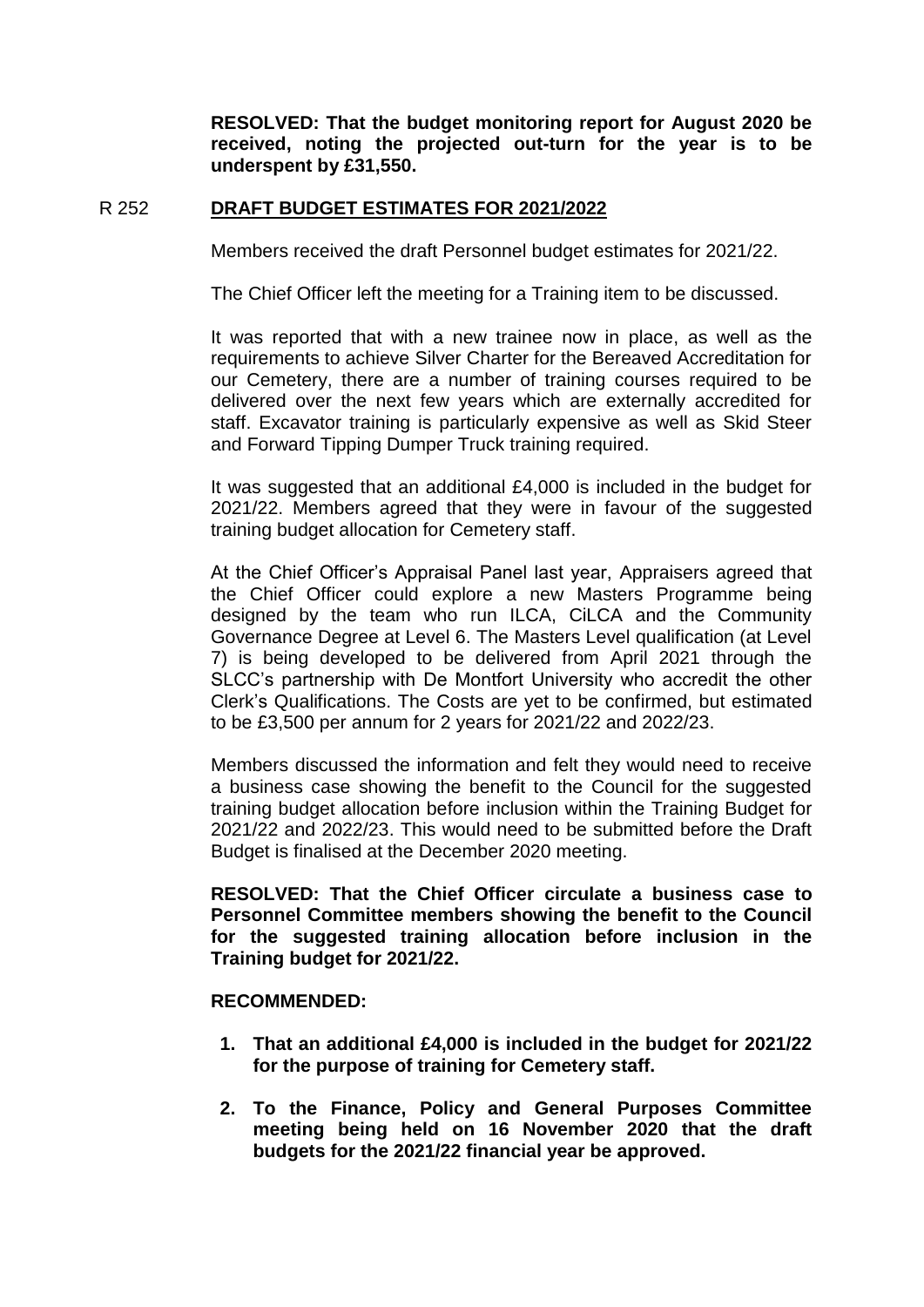## R 253 **COVID-19 RISK ASSESMENT**

Members received a Covid-19 related risk assessment.

**RESOLVED: That the Covid-19 risk assessment be received and noted.**

### R 254. **DATE OF NEXT MEETING**

**RESOLVED: That the next meeting of the Personnel Committee will be reviewed in September 2020, noting that a short meeting will take place to discuss the resolved item at agenda item R 252.** 

#### R 255. **EXCLUSION OF PRESS AND PUBLIC**

**RESOLVED: That in accordance with Section 1(2) of the Public Bodies (Admission to Meetings) Act 1960, in view of the confidential nature of the business about to be transacted, it is advisable in the public interest that the press and public be excluded from the remainder of the meeting.** 

# R 256. **MINOR AUTHORITY REPRESENTATIVE VACANCIES AND APPLICATION – YSGOL SANT BARUC**

Members discussed the advertisement of future Minor Authority Representative vacancies. The Chief Officer outlined the costs involved in advertising in the press. Members felt that social media and school and community noticeboards should be utilised in the first instance.

Members were provided with a list of Minor Authority Representative vacancies. Members considered two applications received in relation to Ysgol Sant Baruc and a vote took place, the results of which were –

For Sara Dodd – 1 For Helen Jennings – 5

Members received an application that had been submitted for Palmerston Primary School. Members considered the application and agreed to appoint the applicant.

Members were advised that Cadoxton Primary School had requested authority to appoint a Minor Authority Representative themselves. Members agreed that Cadoxton Primary School would be able to put forward a new representative, but that this Council should have final approval of the appointment. Due to timescales, the Committee agreed the application could be circulated and agreed electronically.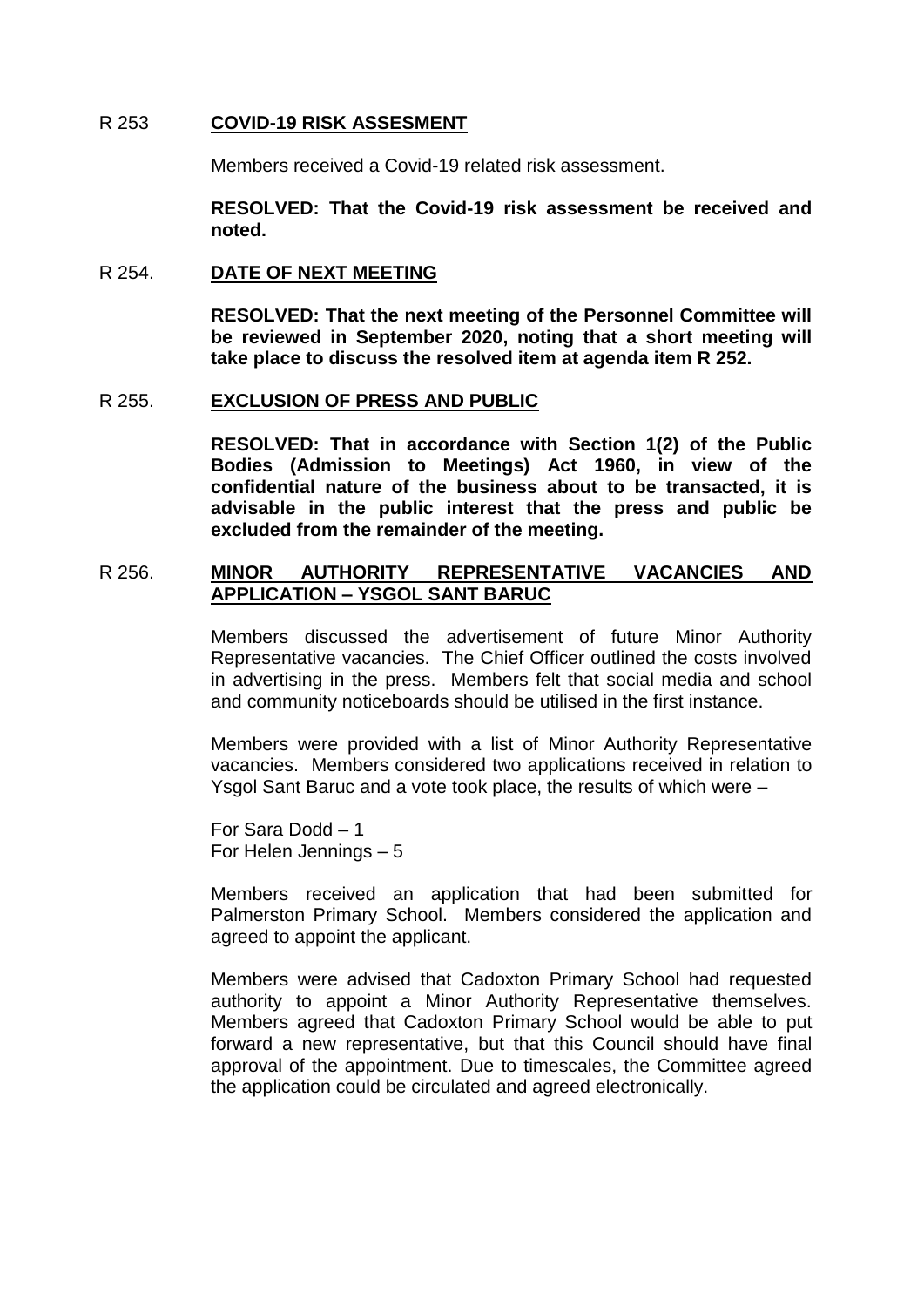## **RESOLVED:**

- 1. **That Helen Jennings is appointed the Minor Authority Representative for Ysgol Gwaun Y Nant and that Helen Jennings is advised that she has been successful in the appointment of the Minor Authority Representative role on behalf of Barry Town Council.**
- 2. **That Kate Clark is appointed the Minor Authority Representative for Palmerston Primary School and that Kate Clark is advised that she has been successful in the appointment of the Minor Authority Representative role on behalf of Barry Town Council.**
- **3. That Cadoxton Primary School be able to suggest a Minor Authority Representative, noting that this Council retains the final approval of the appointment and that the application could be circulated and agreed electronically.**

## R 257 **TOIL**

Members were provided with the current levels of TOIL for officers with a breakdown of accrual and TOIL taken since last reported.

**RESOLVED: That the levels of TOIL for officers be received and noted.**

## R 258 **NJC PAYSCALES AND ANNUAL LEAVE**

Members were advised of the new NJC Pay Agreement which contained implications for the Council's allocation of Annual Leave.

**RESOLVED: That the Personnel Committee agrees to an equitable approach across the organisation giving each person an additional 1 day annual leave (on entry to the organisation) [pro rata'd for part time staff] to be added to their leave entitlement from 1 April 2020, with the 5 days leave after 5 years continuous service remaining as it is.**

# R 259 **REWARD AND RECOGNITION OF STAFF THROUGHOUT COVID-19 PANDEMIC**

Members were asked for their views on the reward and recognition of Council Staff delivering services in the challenging environment presented by the Covid-19 / Coronavirus Pandemic.

Councillor Wilkinson arrived at the meeting.

Members felt that a one off extra day's holiday, to be taken during the Christmas/New Year shutdown would be an appropriate reward to staff.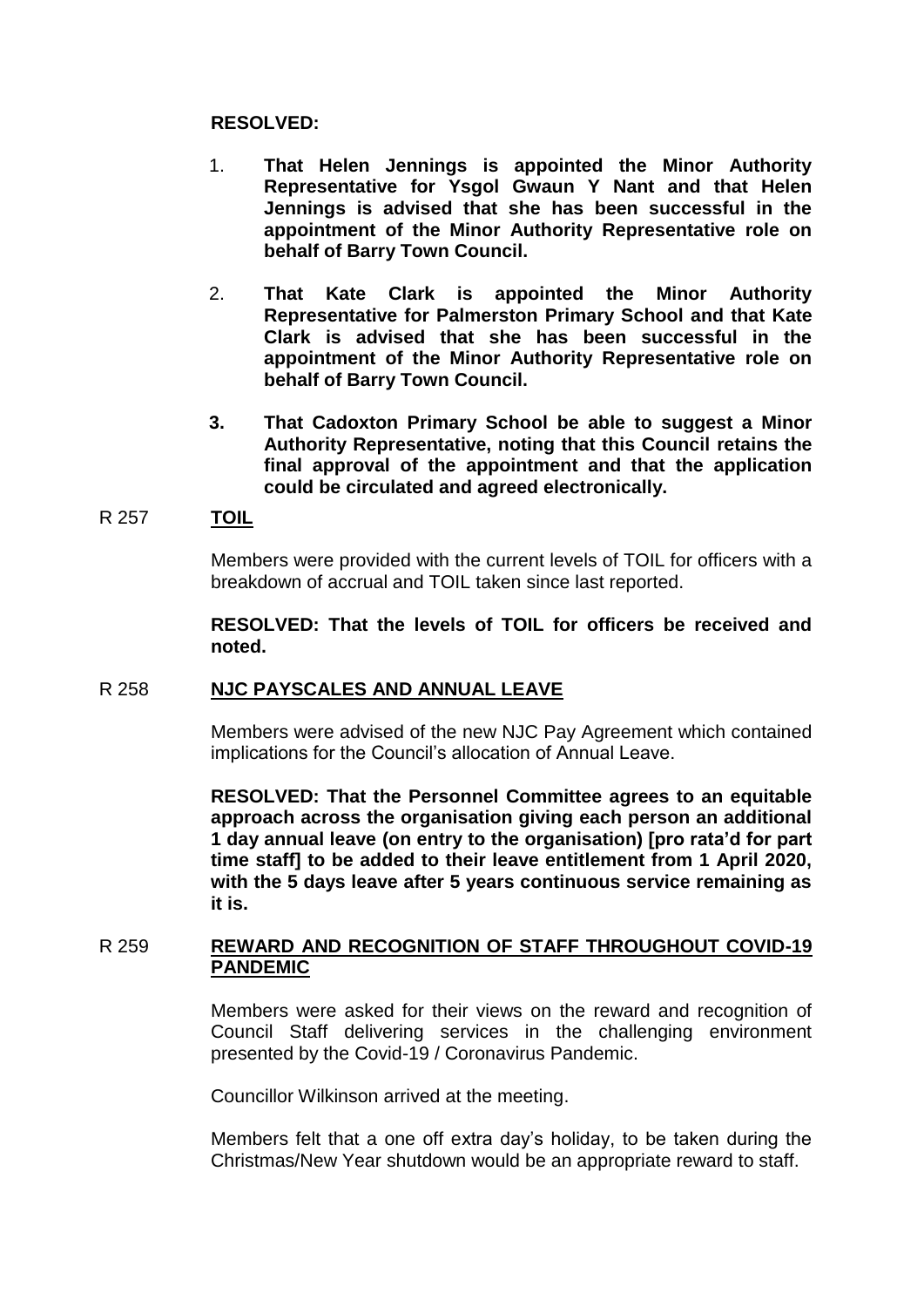**RESOLVED: That an extra day's holiday to be taken over the Christmas/New Year period be added to all staff's holiday allowance for the 2020/21 period.**

#### R 260 **CONSULTATION WITH CEMETERY STAFF**

Members were asked to resolve a way forward on how the cemetery would be secured during the summer opening hours.

Members discussed the responses given by staff members during the consultation.

The Chair advised that she felt that asking staff to carry out two 11.00 – 7.00 shifts per months was not too onerous and that as a service provider to the population of Barry it was important to respond to the needs of people visiting the cemetery.

Councillor Clarke noted that it should be considered whether any staff would leave if a variation of contractual hours were implemented as this would have budget implications via recruitment and training.

Councillor Wiliam noted that he did not feel any of the reasons given by staff were conclusive enough to retain the current working hours.

Councillor Payne noted that she felt given the current uncertainty with ongoing restrictions due to Covid-19 it was not the best time to be making changes to working hours and that the status quo should be maintained.

Councillor N Hodges noted that whilst he was disappointed with the response from staff, using the external contractor had gone well and he would be happy for this to continue.

Councillor Perkes advised that she felt the wants of the staff should be listened to and that there should be no changes to their working hours made. She noted that the costs for the external contractor were not unreasonable.

Councillor Wright noted that she did not feel that any of the reasons given by the staff were strong enough to prevent a change in working hours.

Councillor Wilkinson queried whether the external contractor was able to continue the service going forward and what the cost would be. The Cemeteries and Facilities Manager advised that the external contractor would be able to carry out the service but would need to raise their hourly rate if only attending for two evenings per week rather than five.

Councillor Wiliam left the meeting.